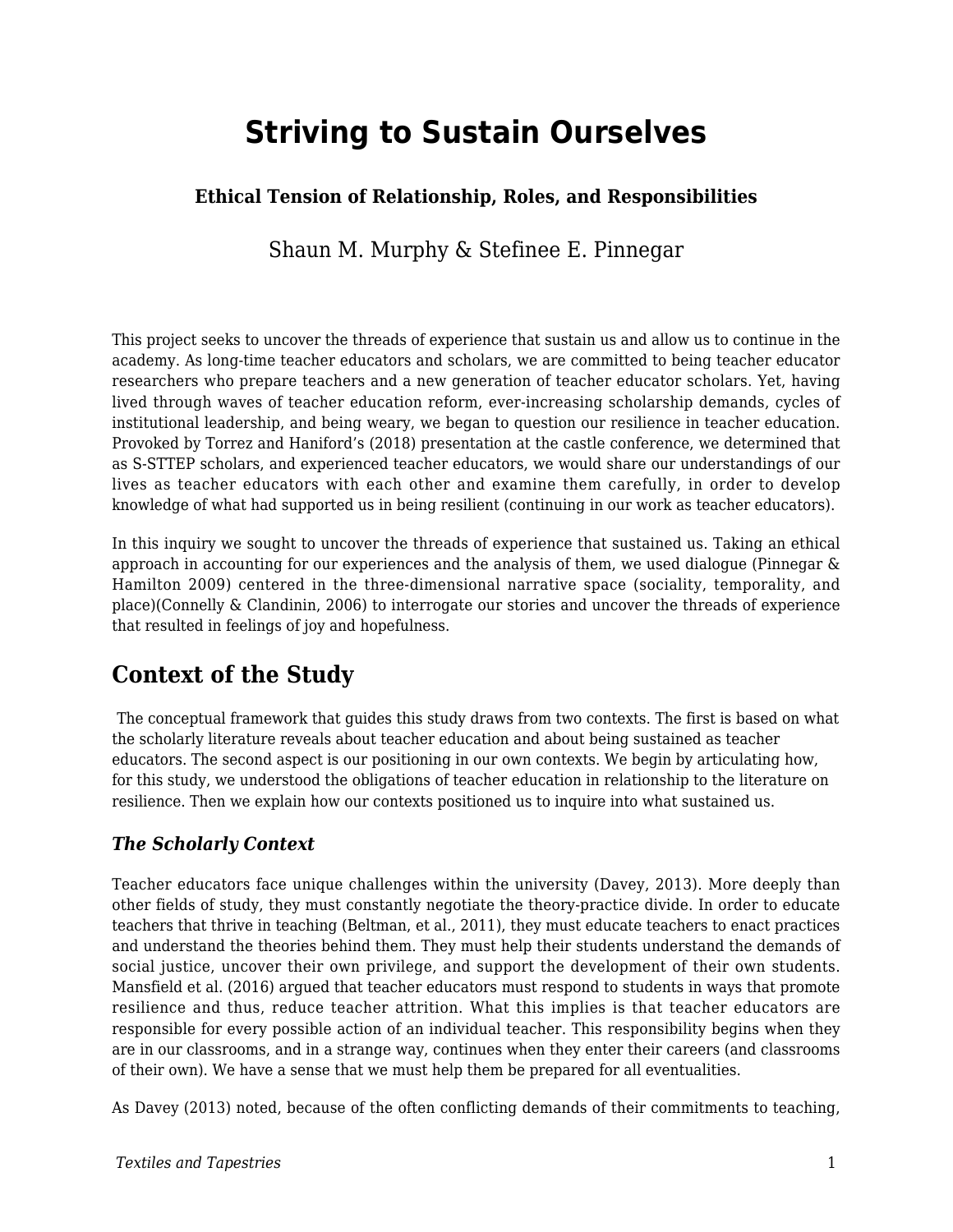preparing teachers, and studying teaching, learning, and teacher education, teacher educators' prowess as educators and scholars are dismissed not only within the academy but also in the larger educational research arena. Ethically teacher educators must make sure that teacher candidates have the content, pedagogical, and curricular knowledge needed to support all students they will teach. The resiliency research argues that they must also support the emotional and psychological well-being of teachers even after they leave teacher education (e.g., Roselle, 2007). Coss, Dunn, and Dotson (2018) argued that within the framework of the typical challenges faced by teacher educators, the local and national contexts exacerbate the tensions faced as teacher educators try to meet obligations.

We conducted this inquiry exploring specifically those aspects that enable our resilience and sustain us. While we explored definitions of resilience, our definition evolved over time but fundamentally we understood resilience as referring to positive adaptation, or the ability to maintain or regain mental health, despite experiencing adversity (Beltman, Mansfield, and Price, 2011). What we sought to better understand was Clará's (2017) idea of everyday resilience—in other words not resilience in the face of drastic disruptions or trauma, but resilience in the face of the subtle, on-going everyday difficulties and experiences of teacher educators. Beltman, Mansfield, and Price (2011) offered an interactive model of resilience illustrating the factors that enhance or reduce homeostasis or resilience. As we read the literature around resilience and dialogued about it, we were taken with many ideas, but the longer we read and talked, the more we came to an understanding that resilience was based on, and in, sustainability. We were seeking to understand what supported us as we continued to meet our obligations to preservice and inservice teachers and their students. We came to understand that in terms of resilience we were interested in everyday resilience and what in our life experiences sustained us as teacher educators.

#### *Our Personal Contexts*

We are both teacher educators and we each have been involved in teacher education for over 20 years. Despite our commitment to teacher education and teacher education research, we both feel beleaguered. In the past, we have often struggled to continue as teacher educators. Yet, the challenge to find purpose and joy has recently become more constrained. The source of our challenge and our questioning of our identity as teacher educators and whether we can sustain and continue to live a narrative of ourselves as teacher educators emerges from our contexts. Stefinee faces the challenges that come from the external context of teacher education in the US. Across the US, teacher education is under threat. New value added and certification testing demands threaten to flatten and make uniform the enterprise of teacher education. Further, state boards of education are increasingly seeking to disrupt--engaging new strategies for turning it over to for-profit agencies and local school districts. Because of the challenge of teaching in the current climate and the public's increasing dismissal of teachers, alarmingly fewer students choose to prepare themselves as teacher in higher education settings. As higher education faces funding challenges, colleges of education, particularly, teacher education become the target for budget reductions. Yet, the demands for performance as faculty are not reduced. Shaun faces similar challenges to teacher education as an enterprise, but the alternative certification movement and disrespect for teachers and teaching has not quite reached the level currently in place in Stefinee's US context.

Shaun is more directly confronted with difficulties that emerged from accepting leadership responsibilities in a college of education. Both authors have been teacher educators for a long time and have weathered the challenge of tenure, rank advancement, and accreditation. Based on joining a discussion at the Castle Conference in 2018, we determined to explore further what sustained us in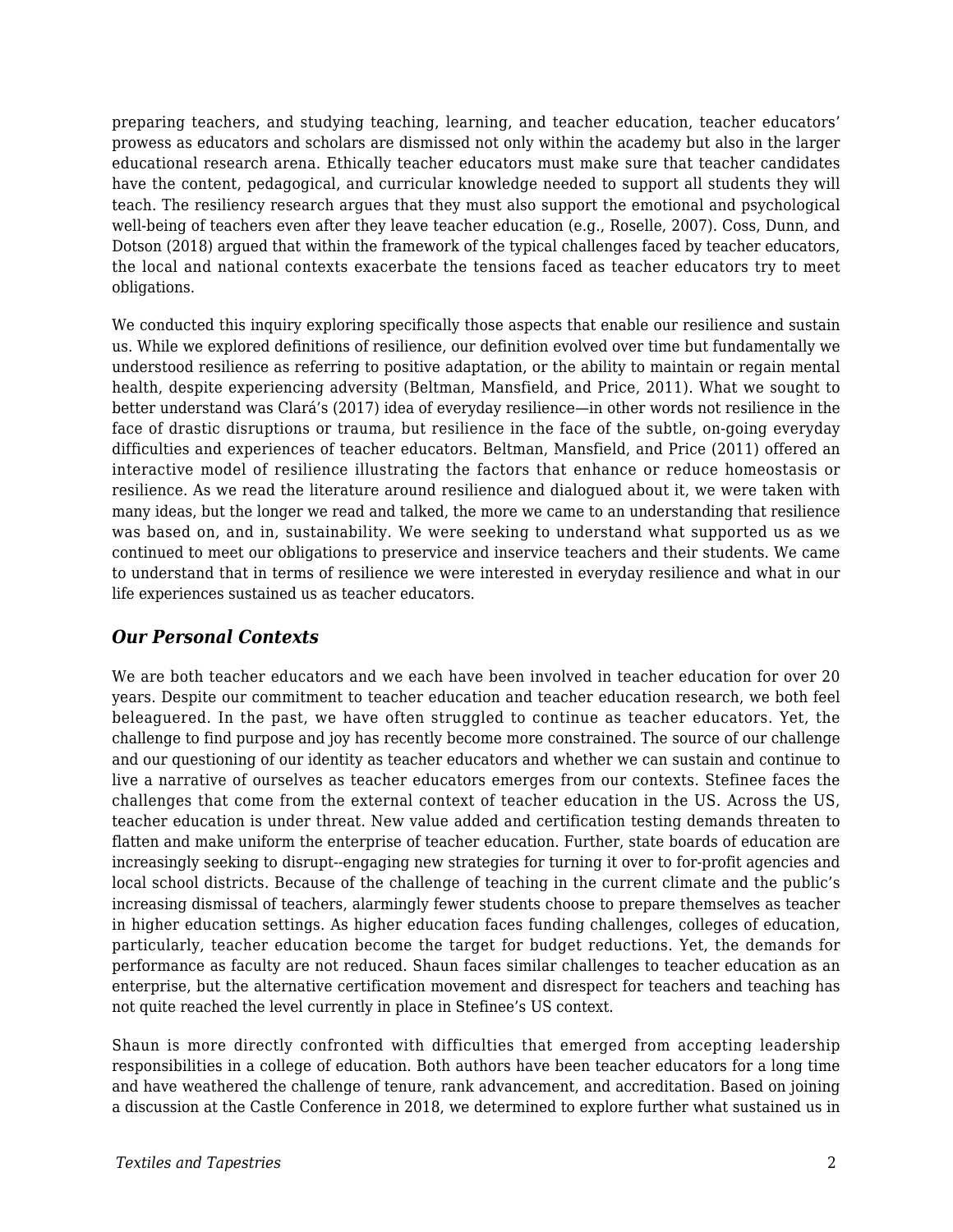the face of the escalating threats to teaching and teacher education, and to us as teacher educators. In our study, we sought to better understand our resilience or lack of it in our own contexts as teacher educators. We sought to understand what supported us and enabled us to be resilient in our contexts, in our practices, and in our experiences.

## **Methods**

In order to inquire into our resilience, specifically what sustained us, we turned to self- study of teacher education practices (S-STTEP). This methodology is appropriate since our study meets the five characteristics of S-STTEP outlined by Laboskey (2004). The study is self- initiated and selffocused, improvement aimed, interactive, uses qualitative methods, and exemplar-based validation. We argue it is improvement aimed because through this examination, we sought to understand what helped us feel sustained and enabled us to continue to meet our obligations as teacher educators. Through this work we hoped to uncover the understandings of our context that enabled us to create positive appraisals of being a teacher educator in the face of stress, challenge, turmoil, and sometimes trauma (Clará, 2017).

In designing the project and our analysis, we were always mindful of Dewey's (1938) notion of experience, this enabled us to develop a deeper understanding. In the process, we came to see how our understanding was shaped by stories we told and then retold in our interactions through letter and conversation. The act of inquiring into the narratives modified our understanding and subsequent experiences and led to new understandings of the sources of resilience in our experiences.

The data and data analysis involved in this project included a series of letters written by the two authors and their joint interrogation and analysis of the letters through conversation about them. Using dialogue as a tool for coming to know, we continually questioned the meanings that emerged in their discourse and interaction. This involved an ongoing process of dialogic process of data generation, conversation, and interpretation. This meant we engaged in letter writing, followed by conversations focused on negotiating the meaning of new events and reinterpretation of those reported earlier. These conversations brought forward new understandings and instantiation of older ones.

The letters became field texts which were placed in the three-dimensional narrative space of temporality, sociality, and place. The dialogue between us and subsequent letters continued to be understood within the three-dimensional narrative space. In other words on-going rounds of dialogue, letter writing, questioning, and more letters described our process of data analysis which we represent as dialogue. In our letters and conversations, we both recorded current experiences and our interrogation of those experiences pushing toward a deeper understanding of what sustained us. Our use of dialogue in letter and conversation provided a basis for developing the trustworthiness of our findings (Hamilton & Pinnegar, 2015). In the letters we identified the issues we faced and the sources of experience that sustained us. We shared these documents on Google Docs. In addition, we engaged in weekly conversations in which we considered and reconsidered the letters; this was then followed by additional letters. We placed the experiences in the three-dimensional narrative space, meaning we attended to how sociality, temporality, and place shaped our experiences. This attention to the commonplaces enabled a deeper analysis of the narratives. This helped us uncover the sustaining elements of our experiences.

As we designed and enacted this inquiry, we recognized that the experiences we narrated to each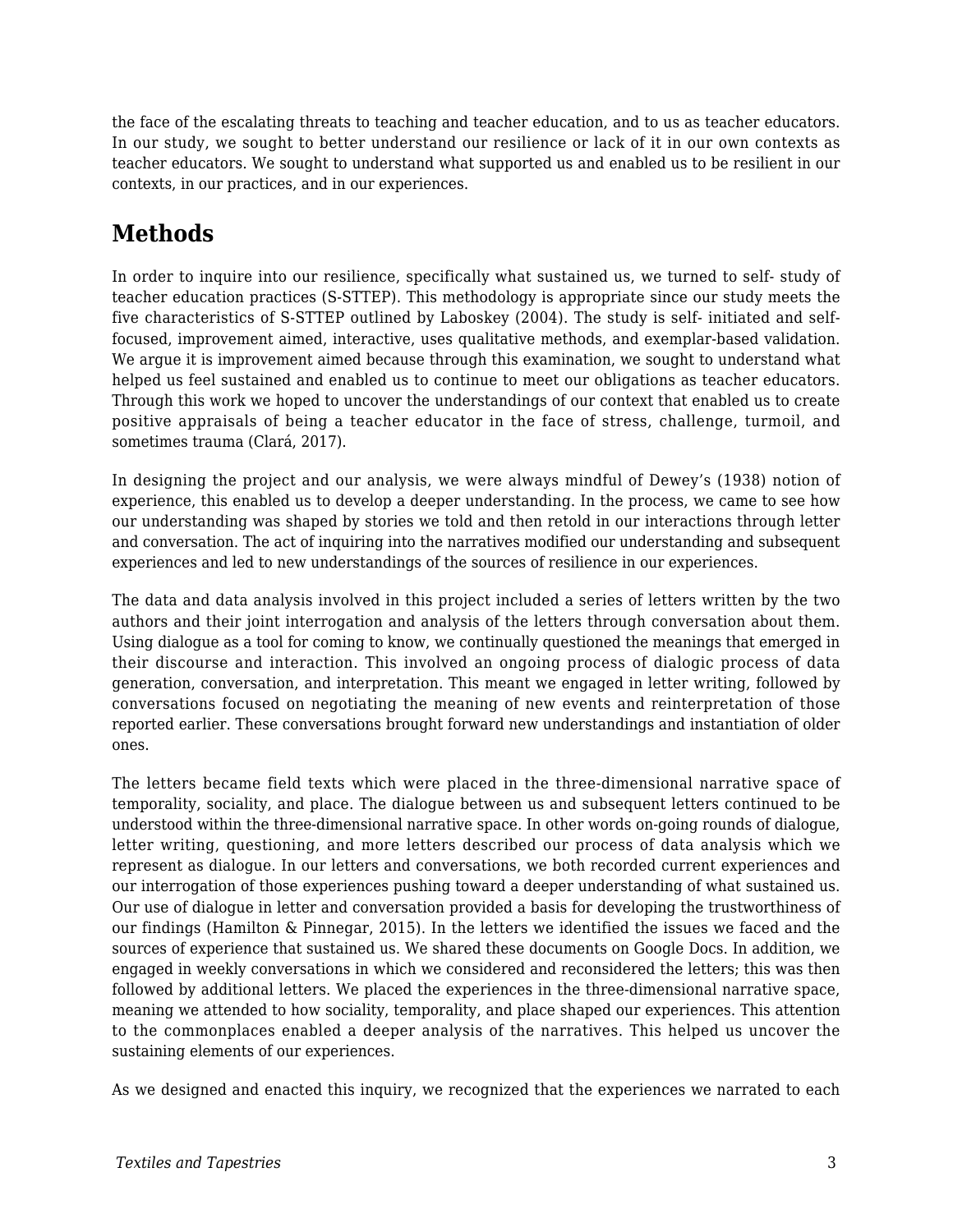other in letters and conversations were shaped by paradigmatic knowing and turned back on themselves, as they led us forward to new understandings of the threads of experience that sustained us and ultimately enabled us to continue to meet our commitments in being teacher educators.

## **Outcomes**

The day to day can grind us down and lead us to be discouraged, but our regular conversations brought new life and hope to our understanding, thinking and our work, and ultimately led us to deeper understandings of everyday resilience (Clará, 2017). The places where we are and the contexts of those places—imposition from leadership, disrespect and unkindness of students and colleagues, demands of meetings, can be draining but can also center us in the context of teacher education. We begin by reporting the threads of our narratives that revealed our sources of support. These threads included friendship, research, roles, and responsibilities. We examine them through presenting and unpacking our data. As we dialogued, we came to understand that the experiential threads that supported us were also the threads that threatened to disrupt us. Therefore, we return to the examples presented in our initial analysis and articulate the duality present in them.

### *Friendship*

The first thread is friendship. As this excerpt from our letters reveals, our deep friendship allowed us to seek and garner support from each other and other friends regardless of the challenges we faced.

Dear Shaun

… I remember the time I first met you a little differently--who wants a single story anyway. … I remember walking …with you to meet your partner. We left you on the street as his car approached and I remember wondering (because I liked you so much) would we be close enough friends that one day I would meet him actually. Sort of a funny precursor of our current relationship wherein both of you are so dear to me and every interaction renews me.

So I was lying in bed this morning (Saturday) resisting getting up and taking on the mantle …of my day….I recalled when I met you in New York and you were so distressed, my heart was torn. I was appalled that anyone would cause you so much distress….We needed to talk but mostly just to be with each other. I was loathe to let you return to your place...So often in my own life when I have experiences of distress like yours, those around me, …try to help me see how my action could, should, might have been different and things would then be different. I did not want you to hear that from me or feel it since I felt the opposite that what you were experiencing was real, your conceptualization of reality was accurate, and that you had acted in faith, diligence, and kindness.… On Saturday, I feel my role as a teacher educator more clearly than during the week all of the many obligations that press--I feel profoundly the conflicting obligations. Love, Stefinee. (11.10.2018)

This field note shows the ways friendship, over time, supports us. In it, Stefinee highlights the beginning of our friendship, the commitment to the friendship and caring for each other that was evident in that friendship and a subsequent tension in the life of Shaun regarding a work transition.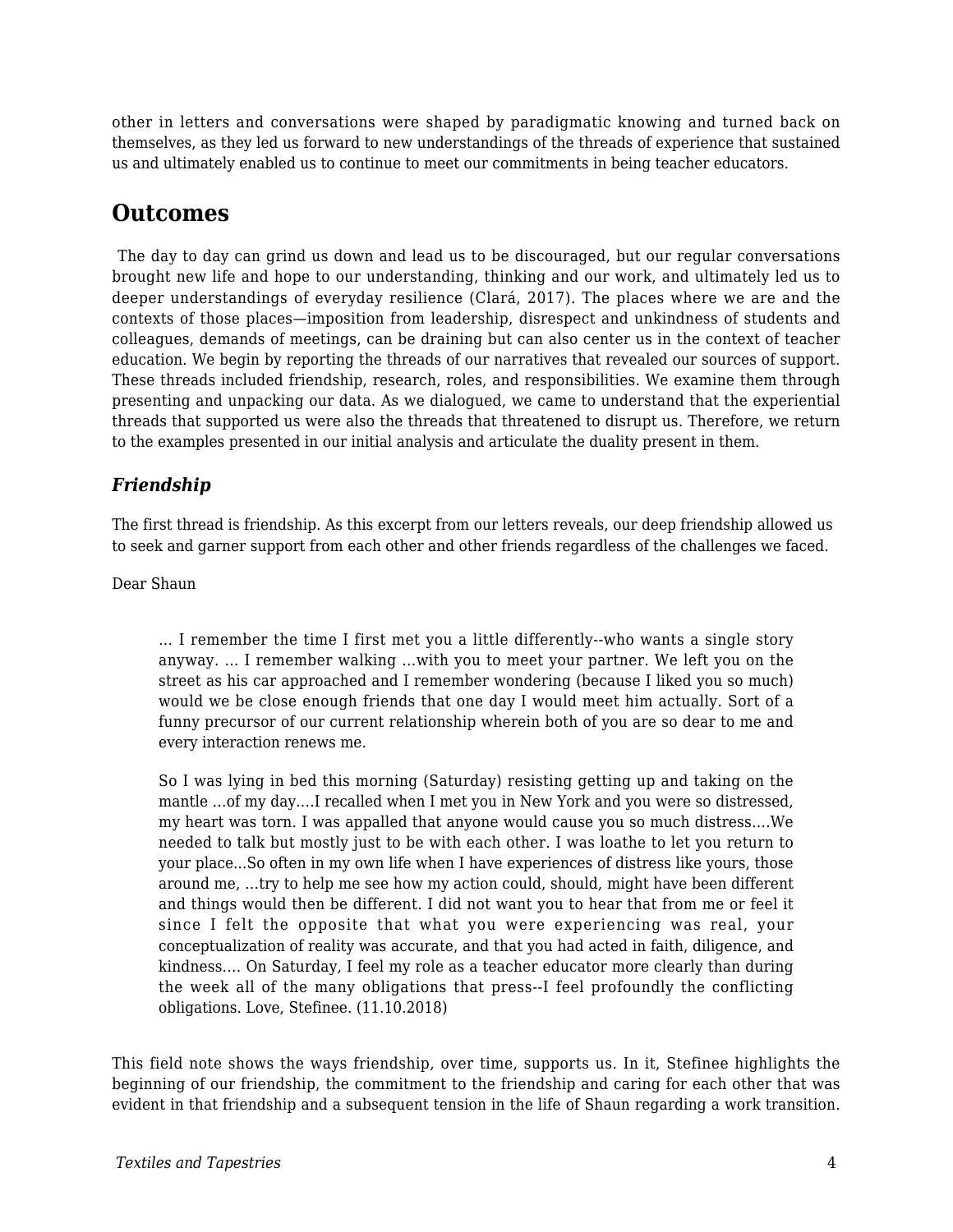What is essential in this field note is the reference to friendship. Over the year of conducting this research, we reaffirmed our friendship and realized it is foundational in sustaining someone. Importantly as well, is the ability to discuss all aspects of our work in teacher education with each other. Both of us are long term teacher educators and Shaun wrote,

…I would claim that the support of a friend and colleague, who knows the system, is huge. …This last week I felt totally behind a rock and a hard place with the dean and surprisingly the department. I was able to be blunt with some people... So can we say that facing problems is a way of remaining resilient? I also try to breathe, to focus on my breath. They call this mindfulness but in some ways I think it could be called body-ness because I need to be reminded to stay in my body and not give into my monkey mind. So I breathe and stay aware of my body and safety at the moment….One of my major anxieties is this job as department chair. The anxiety resides in my not knowing how to do the job. I will admit it does get better, so for someone like me it is about knowledge… (12.30.2018)

Shaun argues first the helpfulness of a friend and then he provides an authentic assessment of his ongoing experience in facing the challenges of leadership, because of the deep friendship he reveals himself and the depth of his experiences and understanding.

#### *Research*

We are committed scholars and enjoy scholarship both as we engage in research and as we are able to share the things we learn from research with others. An aspect of the strong professional friendships we have is the opportunity to discuss our learning about educating teachers. Shaun recounted a presentation he made at another university (as opposed to the one in which he works),

It was a great talk [on Indigenization] and I truly loved being in the company of people who saw our work as valuable and important. I did have something to say…but I was able to talk about Indigenizing as something that involved people and was not just a concept…that we Indigenize by making a space for Indigenous people. People nodded in the audience. I went around and shook as many hands as I could before the talk. It all went well. I'm glad I went. (11.30.2018)

In this account, Shaun shares how his presentation to this group of people was sustaining because it was valued and he felt that what he said informed those present. This account resonated with Stefinee who recognized that she often felt sustained in similar ways when she saw others impacted by the things she communicated. In our responses to each other, both of us came to realize that our work as researchers and scholars was sustaining. We like to do research. We value the methodologies we use in our work. When we can engage with others and share what we know through publication or presentation it sustains us.

#### *Roles*

We realized that when we are able to enact our many roles as teacher educators in ways we desire that we are sustained. We feel renewed when we enact these roles with fidelity and can meet our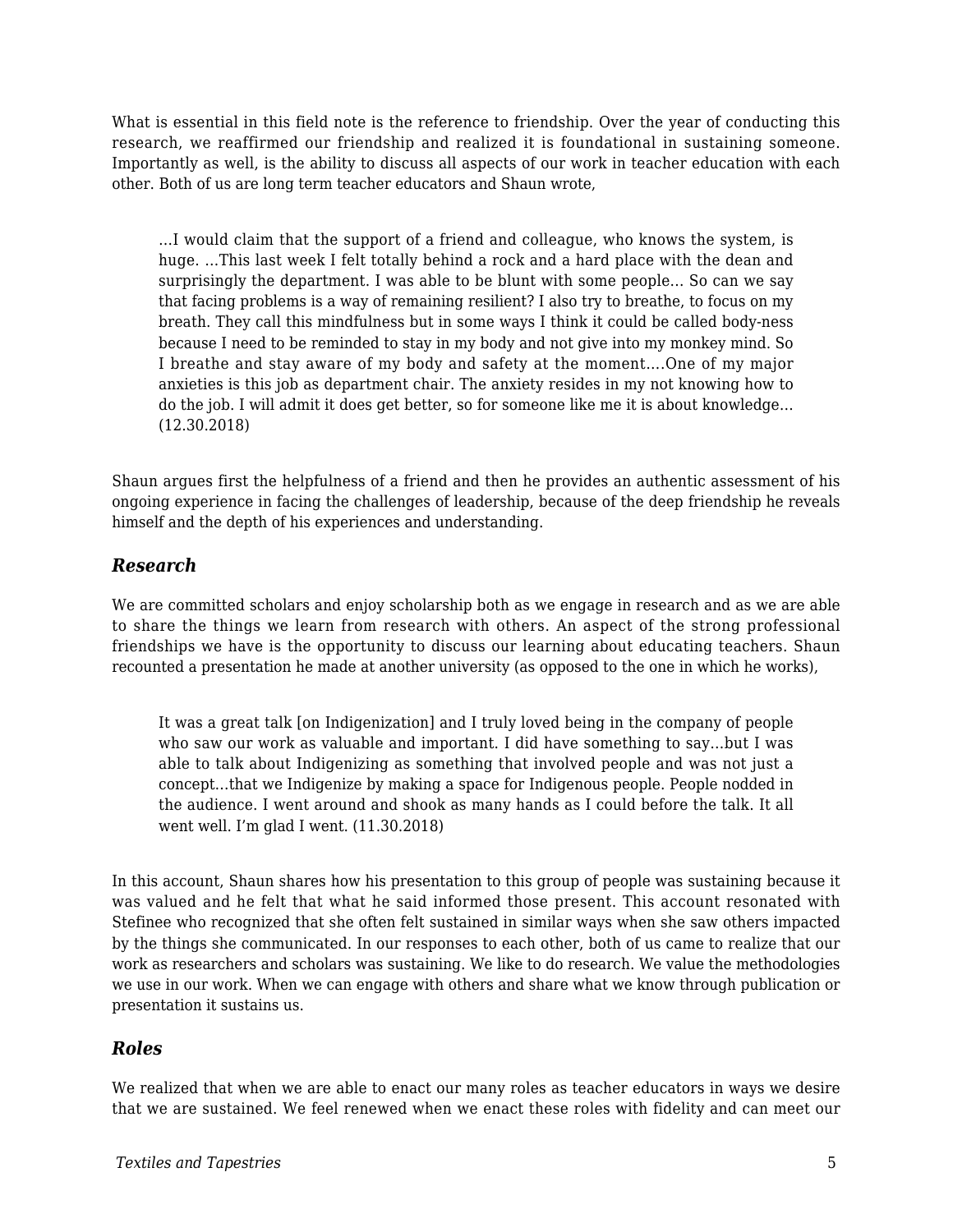responsibilities. In the earlier quotes here, the thread of enacting our roles with authenticity in ways we prefer is evident. It is obvious when Stefinee spoke of lying in bed on a Saturday and reviewing her week and letting joy in her work overtake feelings she might have of being less than successful. It is there in Shaun's description of his presentation and the response to it. Further, Stefinee wrote:

[This week] I realized how much academic work … sustains me. Yesterday I did two reviews and I felt so invigorated. As I read and responded to the work. Figuring out ways to be supportive and critical at the same time….Doing this brings me calm and great satisfaction. This was a new understanding--not a shock because I have known it for a long time, but a reminding that I really love academic work. (11.04.2018)

Stefinee reveals the ways in which her scholarly role sustains her. Even when it is demanding, engaging wholeheartedly in the roles we enact as teacher educators and as we develop new knowledge this brings calm and satisfaction.

#### *The Dual Nature of the Threads*

As we began articulating our threads and selecting evidence that informed and expanded them, we noticed a curious thing. The threads of experience that sustained us were also the threads that had the greatest power to disrupt us. We found that relationships, when filled with venom and unkindness, undercut our hope, but as we meet obligations to students and others, these relationships provide resilience. The same is evident in our various roles and the research we conduct. While these aspects of our work might challenge us, they also restore us. We may wonder if we are doing robust and significant research, but this is offset by doing the actual research. We can experience our responsibility and commitments as beleaguering and destroying or the converse. In exploring the dual nature of what sustains and disheartens us we rename the threads: Friendships become relationships. Research becomes teacher educator knowledge. Roles become responsibilities.

### *From Friendship to Relationship*

Notice that when Stefinee wrote to Shaun about her Saturday reflections in the first section of findings she articulated the ways in which the source of Shaun's challenge was the disruptive, mean spirited, and unkind reactions of those with whom he was in relationship. We recognized that just as colleagues, leaders, and family can support us and increase our ability to meet obligations; they can also be the very reason we seek sources of sustenance.

#### *From Research to Teacher Educator Knowledge*

We recognized that we loved understanding, producing, and sharing scholarship. Shaun's account of his presentation on Indigenization and research findings with an opportunity to present his obligation and commitment provides evidence of this. Yet in Stefinee's explanation of her renewed understanding of the importance of research and scholarship, we note a deeper understanding of what is sustaining. What these quotes reveal is what we, as teacher educators value and are sustained by, and we are able to utilize research and scholarship to develop our knowledge of teaching, learning and teacher education and share it with others. When our knowledge is dismissed or discounted, we feel under attack or disrespected.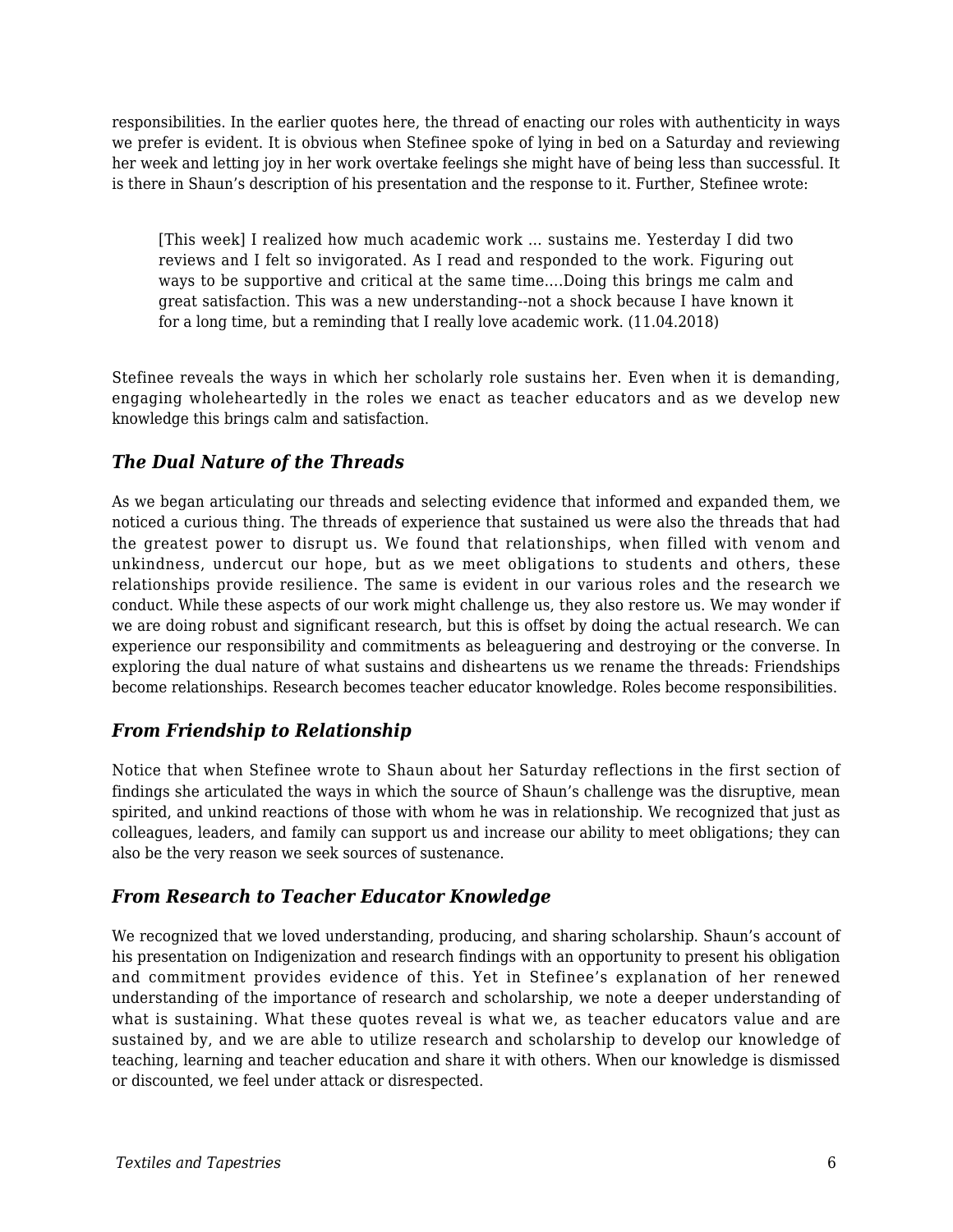#### *From Roles to Responsibilities*

What became evident in our exemplars and explanations of them is that while we value and are sustained by our many roles as teacher educators, we are most sustained when we can enact these roles in responsible ways. Shaun indicated that what was valuable for him in his presentation to others was his awareness that those others valued what he had to say and like him sought to enact their roles with responsibility. This thread of being able to act responsibly and with true fidelity in our roles brought deep satisfaction, supported us in problem-solving and sustained us as teacher educators.

#### *Conclusion: Final Thoughts*

As we were completing this paper, we were struck by a deepened understanding that our desire to be sustained as teacher educators came from our obligation to being teacher educators. We recognized that more than resilience we sought to endure. Through understanding what sustained us such as work, relationships, practices of teacher education, and seeking more of these experiences is the sustaining threads in our lives, and therefore we would be more likely to meet our obligations and endure as teacher educators. Stefinee's letter to Shaun uncovers how we seek to enact the things that sustain us, value the things that bring strength, and embrace the threads we uncovered here in order to endure.

#### Dear Shaun,

This is me writing in response to you. I have spent so many years here and I have friends and I mostly I like what I do, but I have lots of unfulfilled wishes and dreams. I have often, across the years, felt so alone and isolated here. I have always been clear that my colleagues are not here but elsewhere. This morning I intentionally listened to … Larry Echohawk on forgiveness. I was reminded that even when we are in spaces where we must repeatedly forgive the same person for the same actions, forgiveness washes us clean and brings peace. Our hearts are tender and we both probably should have been farmers and lived in rural communities--but even then just our luck the farmer next door would take his/her frustrations out on us.

We are blessed to have each other--someone who sees our good and just loves us. Getting to work with students, getting to be creative, getting to develop new understanding, getting to try to make our spaces safer for others even if it can't usually be that way for us, gratitude for the good parts and the opportunities where we can grow and thrive. This makes me, and I hope you, whole and invites us into spaces of peace. Getting to peace to letting it go to being and becoming in sacred moments of rest--that sustains me and you are fundamental to that for me.

#### Stefinee

Finally, both of us find great value from the artistic and the poetic. We now share a poem we give to our students as they leave us to become teachers. We know they will need to be resilient, they will need to identify and seek out what sustains them and that doing so will enable them to endure as teachers. So we share this poem with you.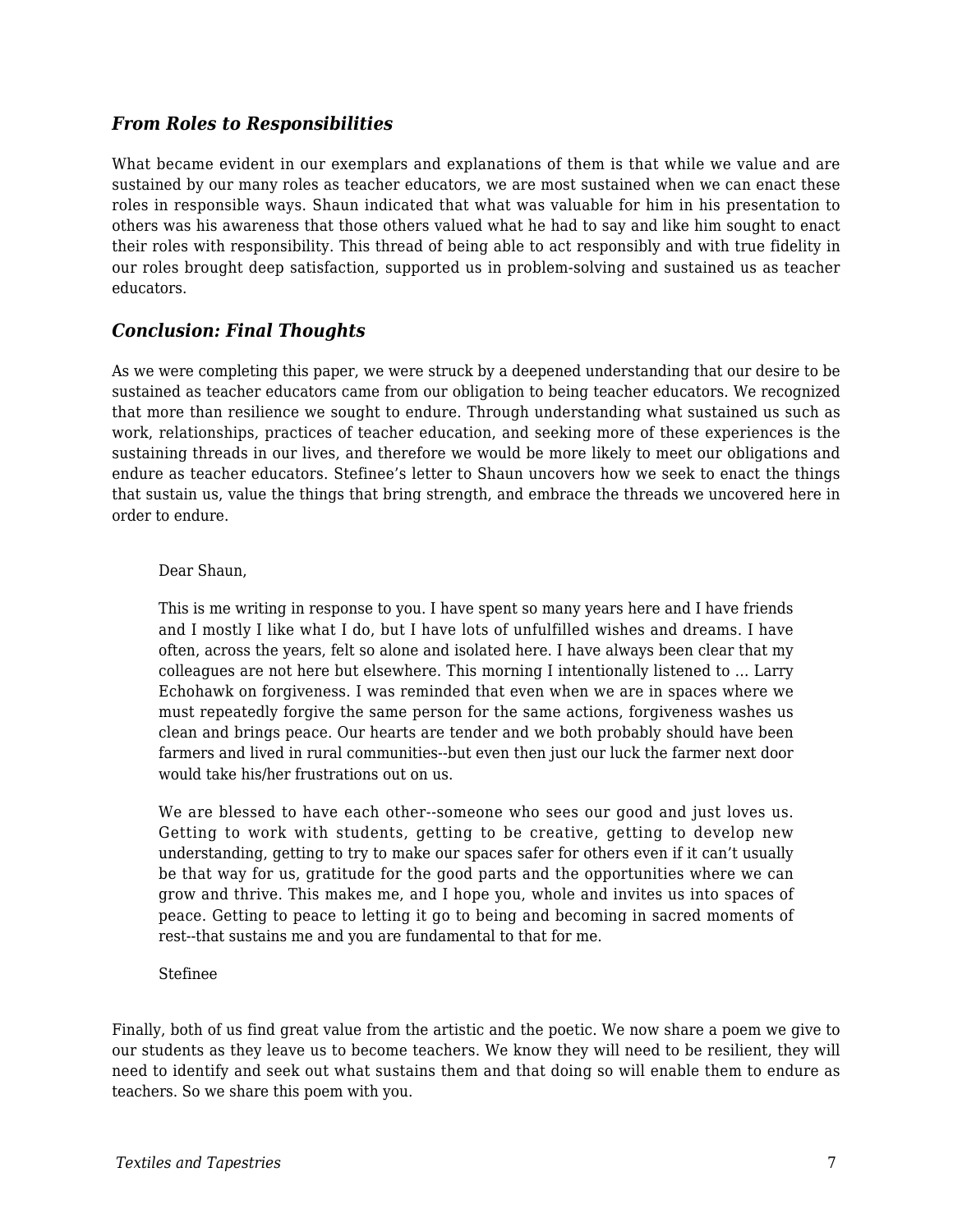#### **Packing for the Future: Instructions.**

Take the thickest socks. Wherever you are going You'll have to walk.

There may be water. There may be stones.

There may be high places you cannot go without

the hope socks bring you, the way they hold you

to the earth.

At least one pair must be new, must be blue as a wish hand-knit by your mother

in her sleep.

Take a leather satchel,

a velvet bag and an old tin box – a salamander painted on the lid.

This is to carry that small thing

you cannot leave. Perhaps the key you've kept though it doesn't fit any lock you know,

the photograph that keeps you sane, a ball of string to lead you out though you can't walk back

into that light.

In your bag leave room for sadness, leave room for another language.

There may be doors nailed shut. There may be painted windows. There may be signs that warn

you to be gone. Take the dream you've been having since

you were a child, the one

with open fields and the wind sounding.

Mistrust no one who offers you

water from a well, a songbird's feather, something that's been mended twice.

Always travel lighter

than the heart.

(Crozier, 1999)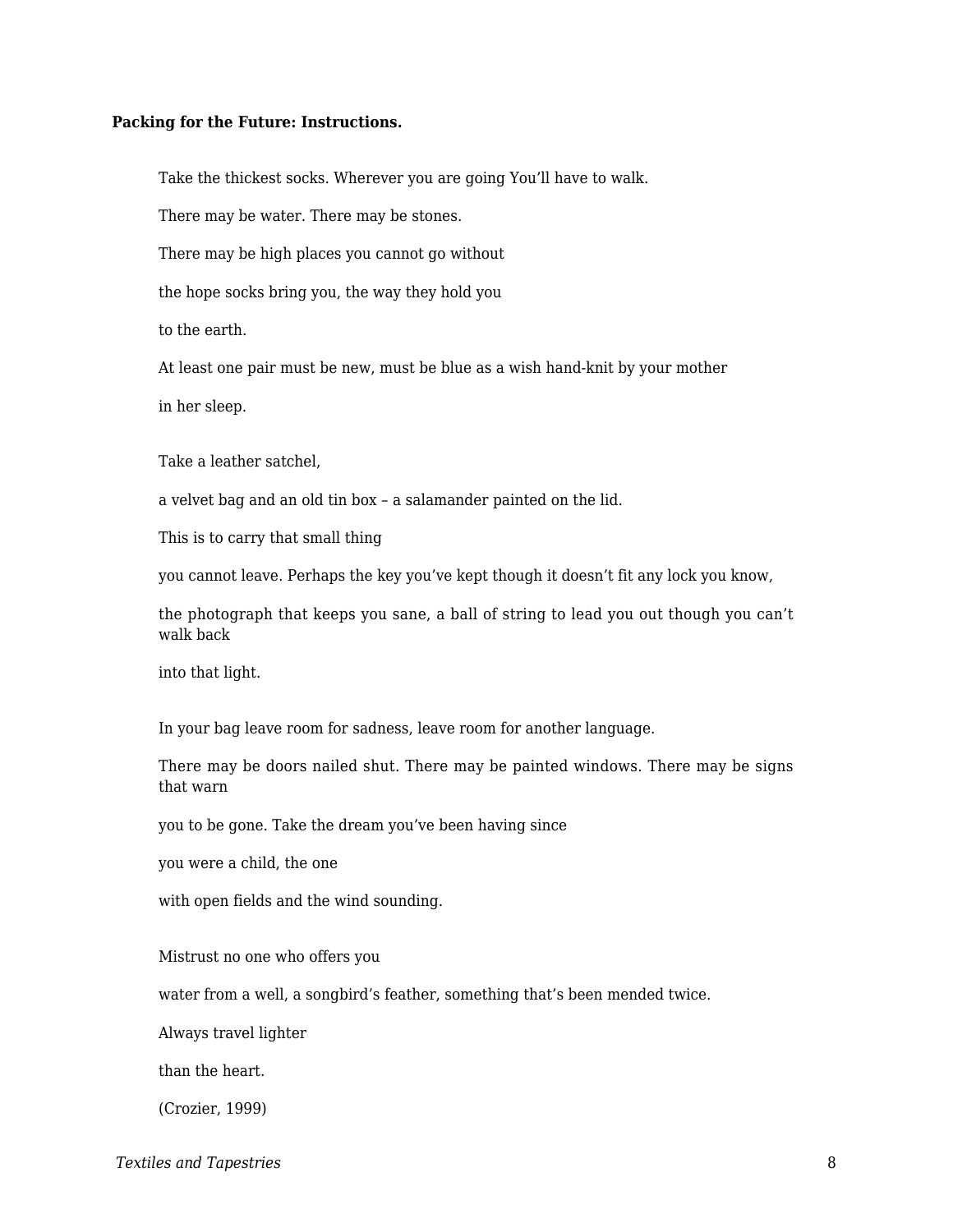### **References**

Beltman, S., Mansfield, C., & Price, A. (2011). Thriving not just surviving: A review of research on teacher resilience. *Educational Research Review*, *6*(3), 185-207.

Clarà, M. (2017). Teacher resilience and meaning transformation: How teachers reappraise situations of adversity. *Teaching and Teacher Education*, *63*, 82-91.

Connelly, F. M., & Clandinin, D. J. (2006). Narrative Inquiry. In J. Green, G. Camilli, & P. Elmore (Eds.), *Handbook of complementary methods in education research* (pp. 477- 487). Lawrence Erlbaum.

Crozier, L.. (1999). *What the living won't let go.* McClelland & Stewart.

Cross, S. B., Dunn, A. H., & Dotson, E. K. (2018). The intersections of selves and policies: A poetic inquiry into the hydra of teacher education. *Education Policy Analysis Archives, 26*(29). [https://edtechbooks.org/-uksA](http://dx.doi.org/10.14507/epaa.26.2813)

Davey, R. (2013). *The professional identity of teacher educators: Career on the cusp?*. Routledge.

Dewey, J. (1938). *Experience and education*. Simon and Schuster Inc.

Dowling, F., Fitzgerald, H., & Flintoff, A. (2015). Narratives from the road to social justice in PETE: Teacher educator perspectives. *Sport, Education and Society, 20*(8)*,* 1029-1047. https://doi.org/10.1080/13573322.2013.871249

Hamilton, M.L. & Pinnegar, S. (2015). *Knowing, Becoming, doing as Teacher Educators: Identity, Intimate Scholarship, Inquiry*. Emerald Publishing.

LaBoskey, V. K. (2004). The methodology of self-study and its theoretical underpinnings. In J. Loughran, M.L. Hamilton. V. LaBoskey & T. Russell (Eds.), *International handbook of self-study of teaching and teacher education practices* (Vol.2) (pp. 817-869). Springer.

Mansfield, C. F., Beltman, S., Broadley, T., & Weatherby-Fell, N. (2016). Building resilience in teacher education: An evidenced informed framework. *Teaching and Teacher Education*, *54*, 77-87.

Pinnegar, S. & Hamilton, M.L. (2009). Self-study of practice as a genre of qualitative research: Theory, methodology, and Practice. Springer.

Roselle, R. (2007). Resilience Development of Preservice Teachers in Urban Schools. *Journal of Urban Learning, Teaching, and Research*, *3*, 111-126.

Torrez, C. & Haniford, L. (2018). Understanding our identities as teacher educators in an era of deprofessionalization. Paper presented to the Herstmonceux XII Castle Conference, East Sussex, England, July 15-19, 2018